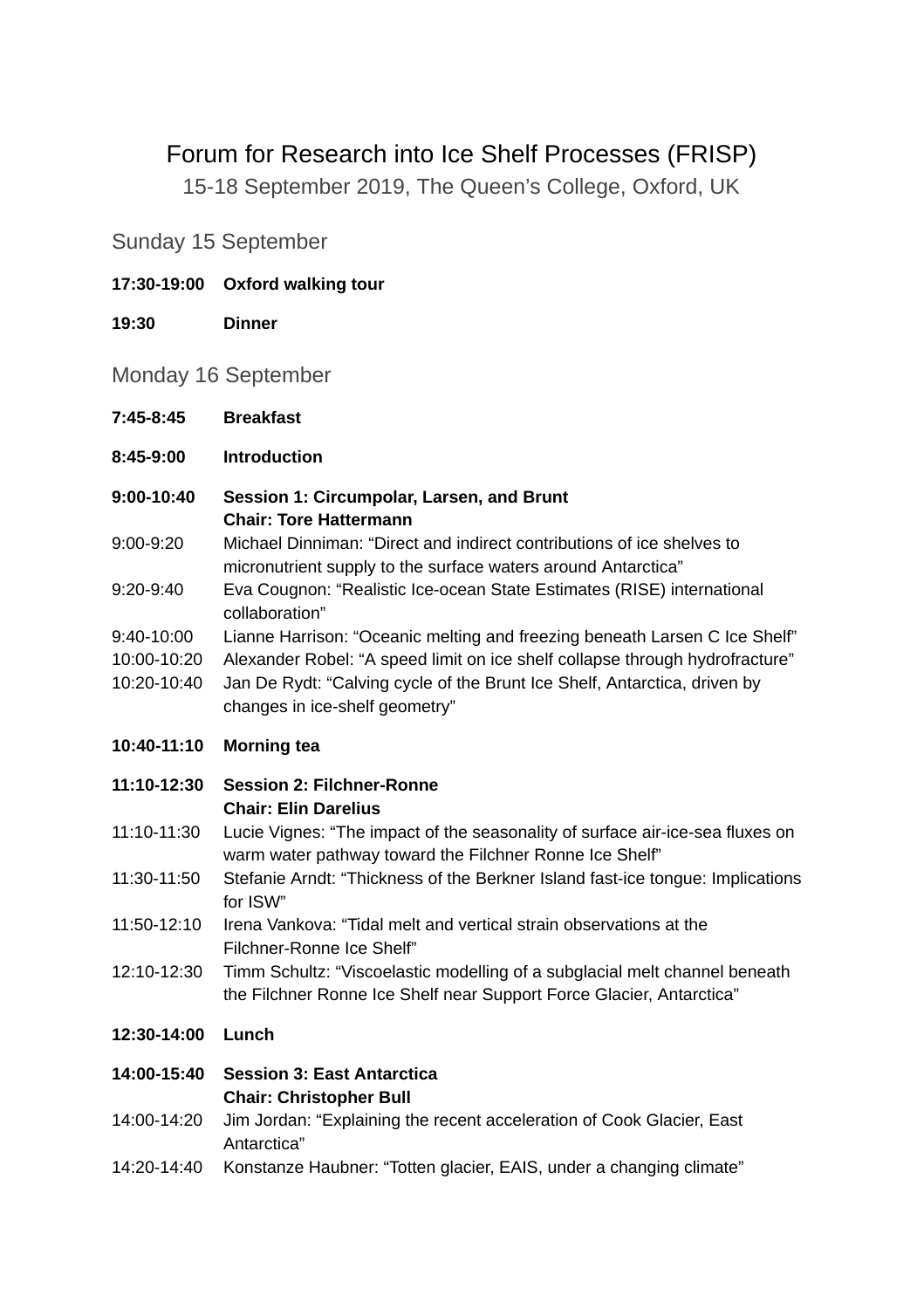- 14:40-15:00 Sue Cook: "Basal melt variability on the Totten Ice Shelf"
- 15:00-15:20 Emilia Kyung Jin: "Impact of bed geometry on the future projections of ice sheet melting and sea level rise"
- 15:20-15:40 Shin Sugiyama: "Seasonal variations in temperature, salinity and current under the floating tongue of Langhovde Glacier in East Antarctica"
- **15:40-16:00 Afternoon tea Tour of Queens College Library (limited spaces)**
- **16:00-18:00 Posters**
- **19:30 Dinner**

## Tuesday 17 September

- **7:45-8:45 Breakfast**
- **9:00-10:40 Session 4: Processes and parameterisations Chair: Peter Davis**
- 9:00-9:20 Ben Yeager: "A 3D model of ocean circulation near an ice shelf grounding line"
- 9:20-9:40 Alena Malyarenko: "Ice shelf-ocean ablation: a wide range in observations, a wider range in modelling"
- 9:40-10:00 Maya Becker: "An overlooked ice-shelf calving process for accelerating Antarctic Ice Sheet loss"
- 10:00-10:20 Erin C. Pettit: "Melt Dynamics at Ice Cliffs"
- 10:20-10:40 Nicolas Jourdain: "Uncertainty on future ice-shelf basal melt rates in Antarctica"

#### **10:40-11:10 Morning tea**

- **11:10-12:30 Session 5: Processes and parameterisations (cont'd) Chair: Catherine Vreugdenhil**
- 11:10-11:30 Ji Sung Na: "Large eddy simulation study of the flow within the mixed layer with water plume under ice shelf"
- 11:30-11:50 Carolyn Begeman: "Large-eddy simulations of the ice-ocean boundary layer"
- 11:50-12:10 Louis Couston: "Direct numerical simulation of ice melting in a turbulent ocean"
- 12:10-12:30 Leo Middleton: "Onset of Double Diffusive Convection in the Ice Shelf Ocean Boundary Layer"

#### **12:30-14:00 Lunch**

#### **14:00-15:40 Session 6: Ross and Greenland Chair: Natalie Robinson**

- 14:00-14:20 Indrani Das (remotely via Zoom): "Multi-decadal basal melt rates of Ross Ice Shelf, Antarctica from airborne ice penetrating radar"
- 14:20-14:40 Craig Stevens: "A year under ice: observations of thermohaline temporal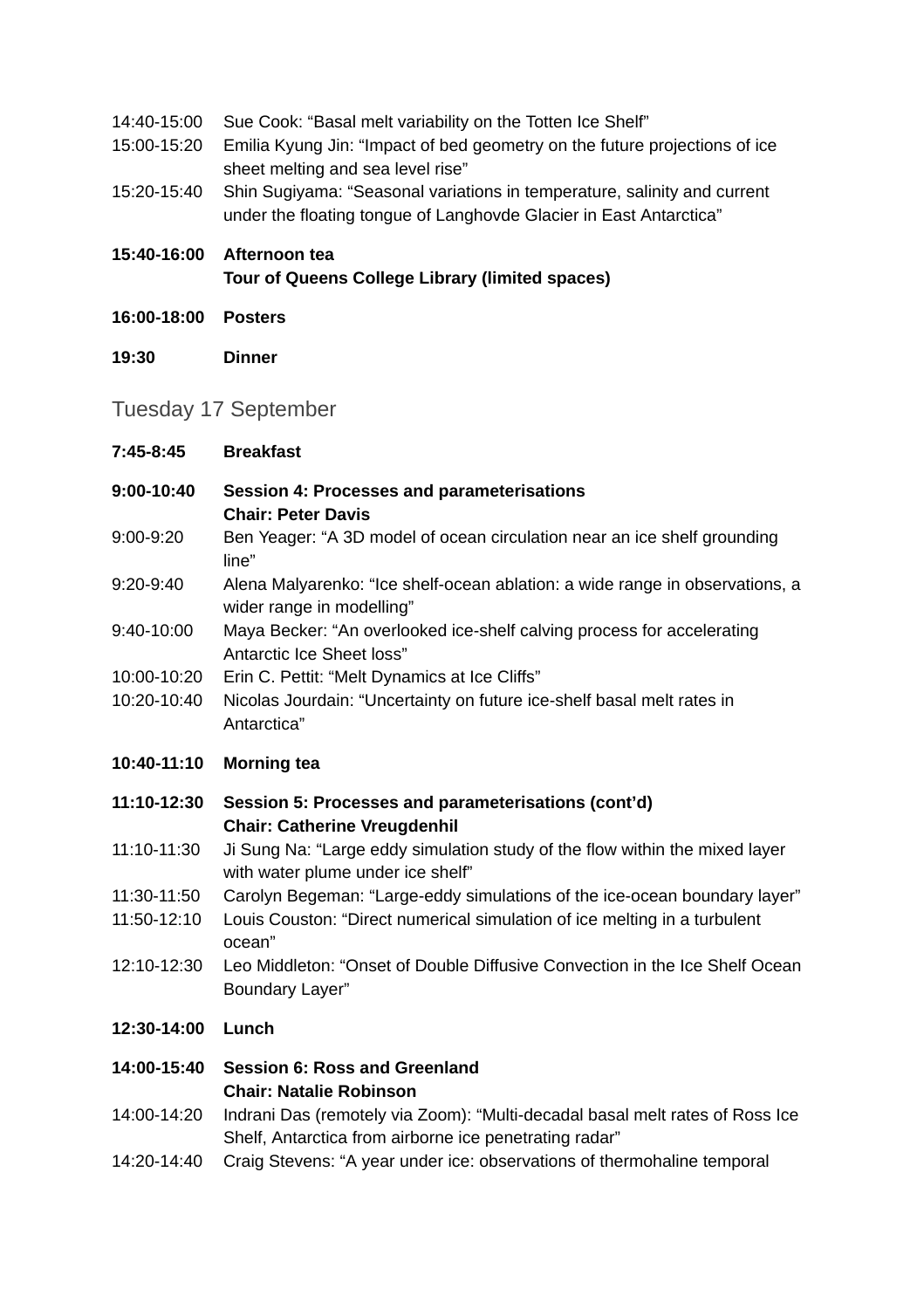variability in the central Ross Ice Shelf ocean cavity"

- 14:40-15:00 Britney Schmidt: "Grounded Ice-Ocean Interactions in McMurdo Sound"
- 15:00-15:20 Joe Todd: "Calving style and environmental sensitivity of a Greenland outlet glacier from discrete & finite element modelling"
- 15:20-15:40 Julia Christmann: "Tidally induced variation of horizontal displacements at the 79°N Glacier, Greenland"
- **15:40-16:00 Afternoon tea**

**Tour of Queens College Library (limited spaces)**

- **16:00-18:00 Posters**
- **19:30 Conference dinner**

## Wednesday 18 September

| 7:45-8:45   | <b>Breakfast</b>                                                                                                                  |
|-------------|-----------------------------------------------------------------------------------------------------------------------------------|
| 9:00-10:40  | <b>Session 7: Circumpolar and Amundsen</b><br><b>Chair: Xylar Asay-Davis</b>                                                      |
| 9:00-9:20   | Chad A. Greene: "Satellite observations of Antarctic ice velocity variability"                                                    |
| 9:20-9:40   | Helen Amanda Fricker: "A new view of Antarctica's ice shelves from<br>ICESat-2"                                                   |
| 9:40-10:00  | Susheel Adusumilli: "Partitioning meltwater fluxes from Antarctica's large ice<br>shelves into the intermediate and upper ocean"  |
| 10:00-10:20 | David Bett: "The effect of the Amundsen Sea freshwater balance on ocean<br>melting of the West Antarctic Ice Sheet"               |
| 10:20-10:40 | Paul Holland: "Climate Forcing of the West Antarctic Ice Sheet:                                                                   |
|             | Anthropogenic Trends and Internal Climate Variability"                                                                            |
|             |                                                                                                                                   |
| 10:40-11:10 | <b>Morning tea</b>                                                                                                                |
| 11:10-12:30 | Session 8: Amundsen (cont'd)                                                                                                      |
|             | <b>Chair: Kaitlin Naughten</b>                                                                                                    |
| 11:10-11:30 | Pierre Dutrieux: "Seaglider and Float Observations Beneath Dotson Ice Shelf,<br><b>West Antarctica</b> "                          |
| 11:30-11:50 | Yixi Zheng: "Winter distribution of meltwater in front of Pine Island Bay<br>revealed by seals"                                   |
| 11:50-12:10 | Yoshihiro Nakayama: "Pathways of ocean heat towards Pine Island and                                                               |
| 12:10-12:30 | Thwaites grounding lines"<br>J. Paul Winberry: "Precursory Seismicity and Glacial Earthquakes during<br>Thwaites Glacier calving" |

### **12:30 Lunch and close of conference**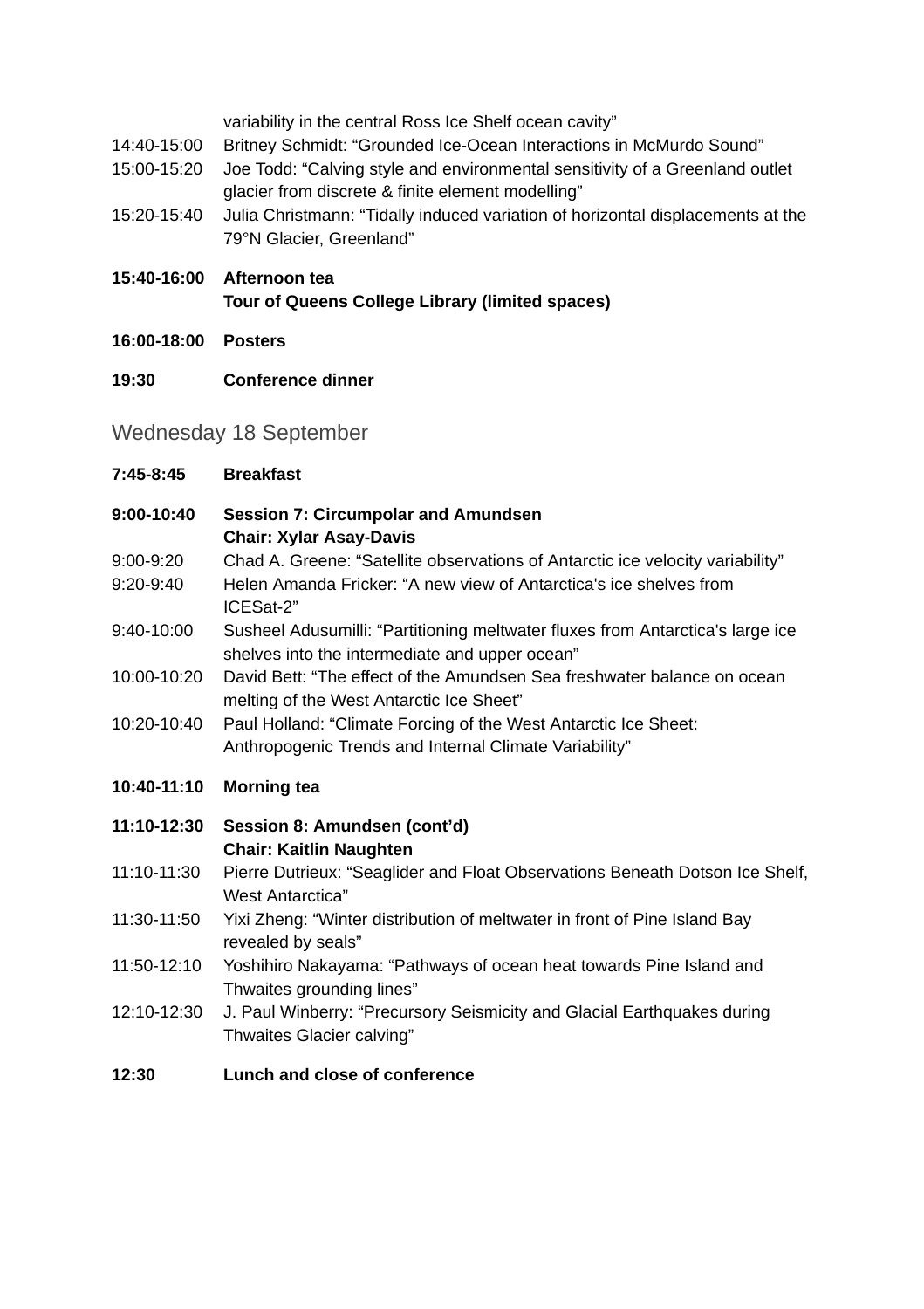# Posters

|                         | Sridhar Anandakrishnan Bathymetry at the Thwaites Grounding Zone                     |  |  |
|-------------------------|--------------------------------------------------------------------------------------|--|--|
| Shigeru Aoki            | Glacial meltwater fraction in the Antarctic shelf waters derived                     |  |  |
|                         | from stable oxygen isotope                                                           |  |  |
| Jan Erik Arndt          | Past pinning points of Pine Island Glacier and the Brunt Ice Shelf                   |  |  |
|                         | mapped by swath bathymetry                                                           |  |  |
| Xylar Asay-Davis        | Regional and global impacts of Antarctic ice-shelf melt fluxes in                    |  |  |
|                         | Energy Exascale Earth System Model (E3SM) preindustrial and                          |  |  |
|                         | historical simulations                                                               |  |  |
| Jowan Barnes            | Assessment of plume routing methods for calculating basal melt                       |  |  |
|                         | in an ice flow model                                                                 |  |  |
| Louise Biddle           | The effect of glacial meltwater on the stability of the water column                 |  |  |
|                         | in the Amundsen Sea                                                                  |  |  |
| Guilherme A. Bortolotto | How CTD-tagged seals are helping to monitor the Amundsen sea                         |  |  |
| <b>Christopher Bull</b> | Remote control of Ronne Filchner melt rates by the Antarctic<br><b>Slope Current</b> |  |  |
| Anna Crawford           | Towards a Physically Based Rate Law for Marine Ice-cliff                             |  |  |
| (presented by Doug      | Instability                                                                          |  |  |
| Benn)                   |                                                                                      |  |  |
| Kjersti Daae            | Seasonal variability over the southern Weddell Sea continental                       |  |  |
|                         | shelf and slope                                                                      |  |  |
| <b>Elin Darelius</b>    | APRES observation from the Fimbull ice shelf, East Antarctica                        |  |  |
| <b>Peter Davis</b>      | Turbulence beneath the Larsen-C Ice Shelf, Antarctica                                |  |  |
| Jan De Rydt             | Úa-MITgcm: a toolkit for coupled ice-ocean simulations                               |  |  |
| Roberto Grilli          | Subsea Water Isotope Sensors: A novel tool for continuous and                        |  |  |
|                         | in-situ analysis                                                                     |  |  |
| Damien Guihen           | Trials of an Autonomous Underwater Vehicle at the Sørsdal                            |  |  |
|                         | Glacier, and the toolboxes in development to support future                          |  |  |
|                         | missions                                                                             |  |  |
| Jingxue Guo             | Physical characterization of Amery Ice Shelf and the subglacial                      |  |  |
|                         | environment using recently-acquired CHINARE airborne survey                          |  |  |
|                         | data                                                                                 |  |  |
| <b>Tore Hattermann</b>  | Modelling the effects of small-scale topography on ocean/ice                         |  |  |
|                         | shelf interactions                                                                   |  |  |
| Karen Heywood           | Thwaites Glacier and the Amundsen Sea Embayment: The                                 |  |  |
|                         | <b>TARSAN Project</b>                                                                |  |  |
| Emily Hill              | Quantifying uncertainty in future projections of ice loss from the                   |  |  |
|                         | Filchner-Ronne Ice Shelf System                                                      |  |  |
| Coen Hofstede           | Tracking an ice shelf channel of Support Force Glacier (West                         |  |  |
|                         | Antarctica) using refection seismics: consequences for the ice                       |  |  |
|                         | dynamics and subglacial sedimentation.                                               |  |  |
| Hannes Hollmann         | High complexity in the structure of the firn; seismic observations                   |  |  |
|                         | from the Amery Ice Shelf, East Antarctica                                            |  |  |
| <b>Robert Larter</b>    | Influence of bathymetry on Thwaites Glacier ice shelf thinning,                      |  |  |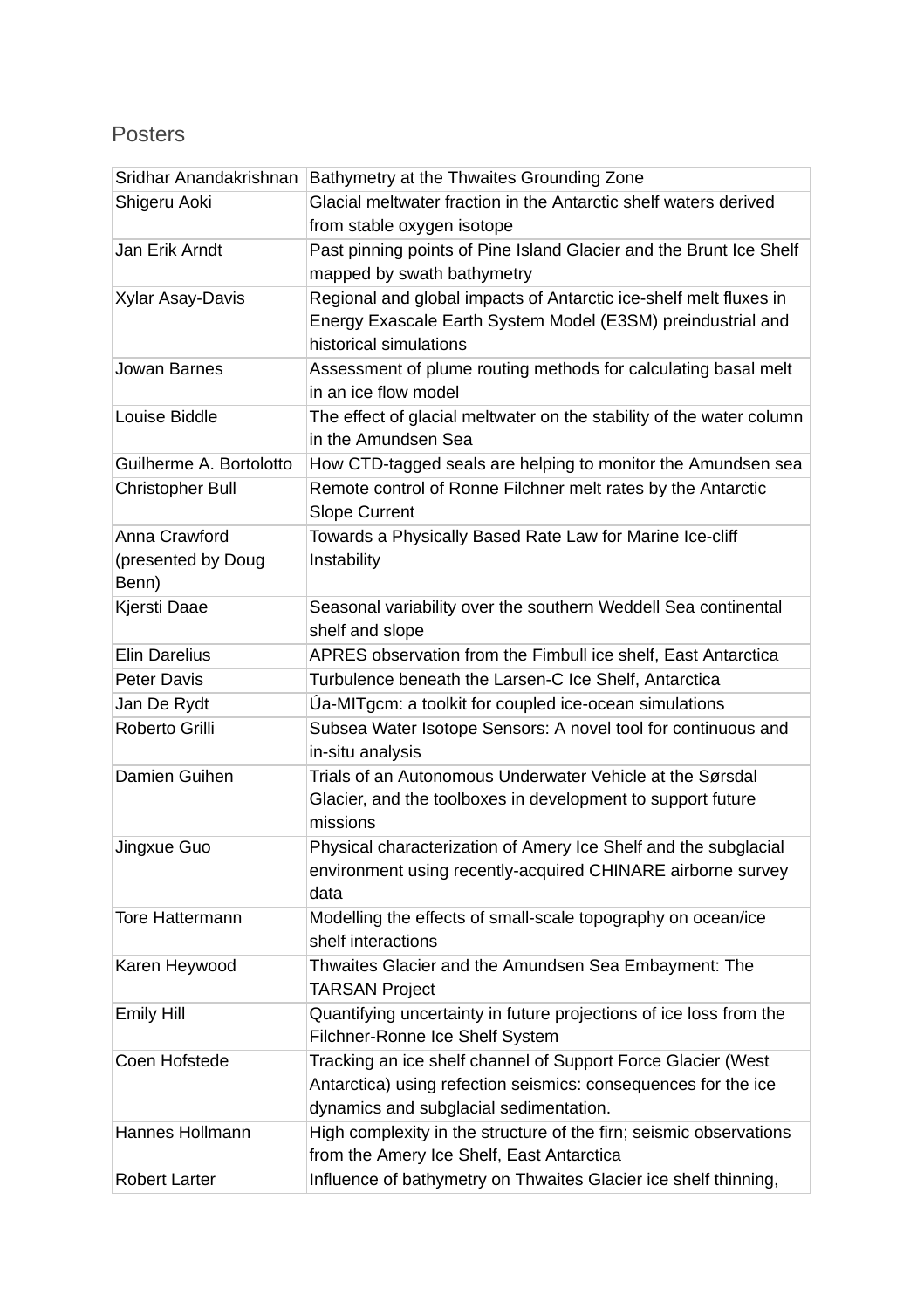|                          | calving and grounding line retreat from new high-resolution data             |  |  |
|--------------------------|------------------------------------------------------------------------------|--|--|
| <b>Justin Lawrence</b>   | Ice-ocean interactions influence microbial diversity under ice               |  |  |
| Seung Hyun Lee           | Effect of localized high basal melting on transient subglacial water         |  |  |
|                          | flow evolution beneath Campbell Glacier, Antarctica                          |  |  |
| <b>Shelley MacDonell</b> | The impact of liquid water on ice shelf dynamics                             |  |  |
| <b>Stefanie Mack</b>     | Coupled ice sheet-ocean modeling: shareable and reproducible                 |  |  |
|                          | with containerization software                                               |  |  |
| <b>Oliver Marsh</b>      | Observations of Fracture on the Brunt Ice Shelf                              |  |  |
| <b>Andrew Mullen</b>     | Development Of A Submersible Water Sampling & Microbial                      |  |  |
|                          | Imaging System For The Icefin ROV                                            |  |  |
| Kaitlin Naughten         | Coupled ice sheet-ocean modelling of the Filchner-Ronne Ice                  |  |  |
|                          | Shelf cavity                                                                 |  |  |
| Kaitlin Naughten         | Gender equality at FRISP: How are we doing?                                  |  |  |
| Svein Østerhus           | <b>Weddell Watch</b>                                                         |  |  |
| Petra Langebroek         | Tipping Points in Antarctic Climate Components (TiPACCs)                     |  |  |
| Ryan Patmore             | Modelling the ice shelf-ocean boundary layer in a general                    |  |  |
|                          | circulation model framework                                                  |  |  |
| <b>Charles Pelletier</b> | Investigating the ice shelf melt impact on the upper Southern                |  |  |
|                          | Ocean heat content and sea ice extent using coupled                          |  |  |
|                          | Antarctic-wide numerical models                                              |  |  |
| Ronja Reese              | Antarctic Ice Sheet model simulations with PISM+PICO                         |  |  |
| Natalie Robinson         | Dynamic processes in a supercooled ISW plume: tales from the                 |  |  |
|                          | <b>Victoria Land Coast Current</b>                                           |  |  |
| Sebastian Rosier         | Exploring mechanisms responsible for tidal modulation in flow of             |  |  |
|                          | the Filchner-Ronne Ice Shelf                                                 |  |  |
| Alessandro Silvano       | Changes in Antarctic Bottom Water                                            |  |  |
| Nadine Steiger           | Oceanic processes at an ice shelf front                                      |  |  |
| David Sutherland         | Grounding zone depth modulates oceanic control on glacier                    |  |  |
| (presented by Mike       | terminus retreat along the west Antarctic Peninsula                          |  |  |
| Dinniman)                |                                                                              |  |  |
| Xueyuan Tang             | Airborne geophysical survey in Princess Elizabeth's Land, East<br>Antarctica |  |  |
| Ralph Timmermann         | Coupled ocean-ice simulation of the Weddell Sea Basin                        |  |  |
| Guillian Van Achter      | A high resolution NEMO-LIM local configuration over Totten area              |  |  |
|                          | for assessing decadal variability and predictability.                        |  |  |
| Catherine Vreugdenhil    | The effect of tides on the basal-melting of an ice shelf: large-eddy         |  |  |
|                          | simulations with a near-wall model                                           |  |  |
| Peter Washam             | Observations of Subglacial Runoff-Enhanced Basal Melt beneath                |  |  |
|                          | Petermann Gletscher Ice Shelf, Greenland                                     |  |  |
| <b>Andrew Wells</b>      | Ice-shelf rippling and internal layer dynamics from temporally               |  |  |
|                          | varying melt and ice discharge                                               |  |  |
| C. Rosie Williams        | Century-long probabilistic forecasts of sea-level contribution from          |  |  |
|                          | the Amundsen Sea Sector of West Antarctica, constrained by                   |  |  |
|                          | mass balance data.                                                           |  |  |
| Ole Zeising              | Difficulties of estimating large basal melt rates by pRES                    |  |  |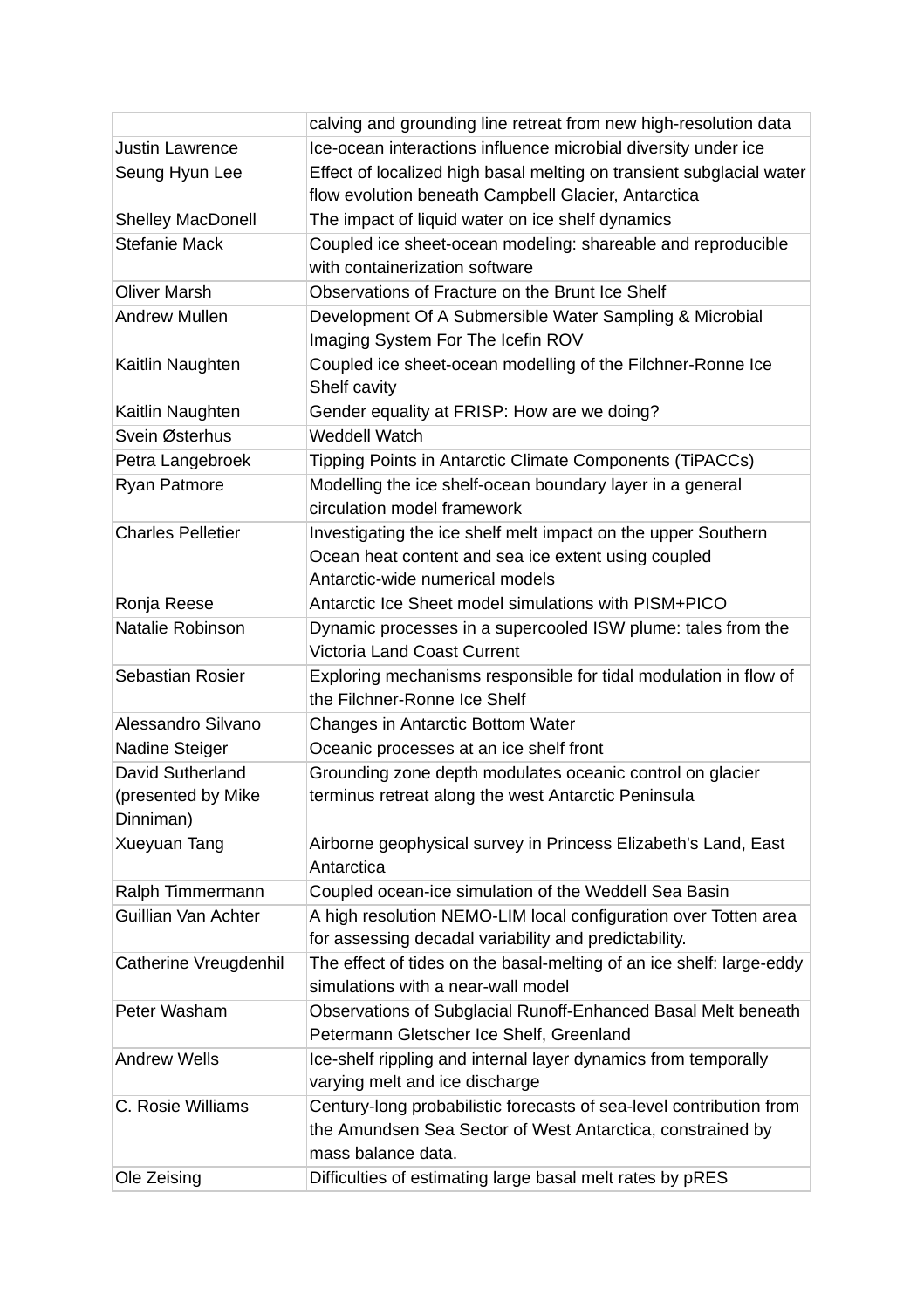|  |  | measurements at 79°N Glacier, Greenland |
|--|--|-----------------------------------------|
|--|--|-----------------------------------------|

# List of participants

| <b>Name</b>            | <b>Institution</b>                                                              | <b>Email</b>                       |
|------------------------|---------------------------------------------------------------------------------|------------------------------------|
| Susheel Adusumilli     | Scripps Institution of<br>Oceanography                                          | suadusum@ucsd.edu                  |
| Sridhar Anandakrishnan | Pennsylvania State University                                                   | sak@essc.psu.edu                   |
| Shigeru Aoki           | <b>Hokkaido University</b>                                                      | shigeru@lowtem.hokudai.ac.jp       |
| Jan Erik Arndt         | Alfred Wegener Institute                                                        | Jan.Erik.Arndt@awi.de              |
| Stefanie Arndt         | Alfred Wegener Institute (AWI)                                                  | stefanie.arndt@awi.de              |
| Xylar Asay-Davis       | Los Alamos National Laboratory                                                  | xylarstorm@gmail.com               |
| Jowan Barnes           | Northumbria University                                                          | jowan.barnes<br>@northumbria.ac.uk |
| Aurora Basinski-Ferris | <b>New York University</b>                                                      | abf376@nyu.edu                     |
| Maya Becker            | Scripps Institution of<br>Oceanography, University of<br>California, San Diego  | m3becker@ucsd.edu                  |
| Carolyn Begeman        | Los Alamos National Laboratory                                                  | cbegeman@lanl.gov                  |
| Doug Benn              | University of St Andrews                                                        | dib2@st-andrews.ac.uk              |
| David Bett             | <b>British Antarctic Survey</b>                                                 | davbet33@bas.ac.uk                 |
| Louise Biddle          | University of Gothenburg                                                        | louise.biddle@marine.gu.se         |
| Guilherme Bortolotto   | University of St Andrews, SMRU                                                  | gabdo@st-andrews.ac.uk             |
| Christopher Bull       | <b>British Antarctic Survey</b>                                                 | chbull@bas.ac.uk                   |
| <b>Elizabeth Case</b>  | Columbia<br>University/Lamont-Doherty Earth<br>Observatory                      | ehc2150@columbia.edu               |
| Knut Christianson      | University of Washington                                                        | knut@uw.edu                        |
| Julia Christmann       | Alfred-Wegener-Institut,<br>Helmholtz-Zentrum für Polar-<br>und Meeresforschung | julia.christmann@awi.de            |
| Sue Cook               | University of Tasmania                                                          | sue.cook@utas.edu.au               |
| Eva Cougnon            | <b>Antarctic Gateway Partnership</b><br>(AGP-UTAS)                              | eva.cougnon@utas.edu.au            |
| Louis Couston          | <b>British Antarctic Survey</b>                                                 | loton@bas.ac.uk                    |
| <b>Riley Culberg</b>   | <b>Stanford University</b>                                                      | culberg@stanford.edu               |
| Kjersti Daae           | University of Bergen                                                            | kjersti.daae@uib.no                |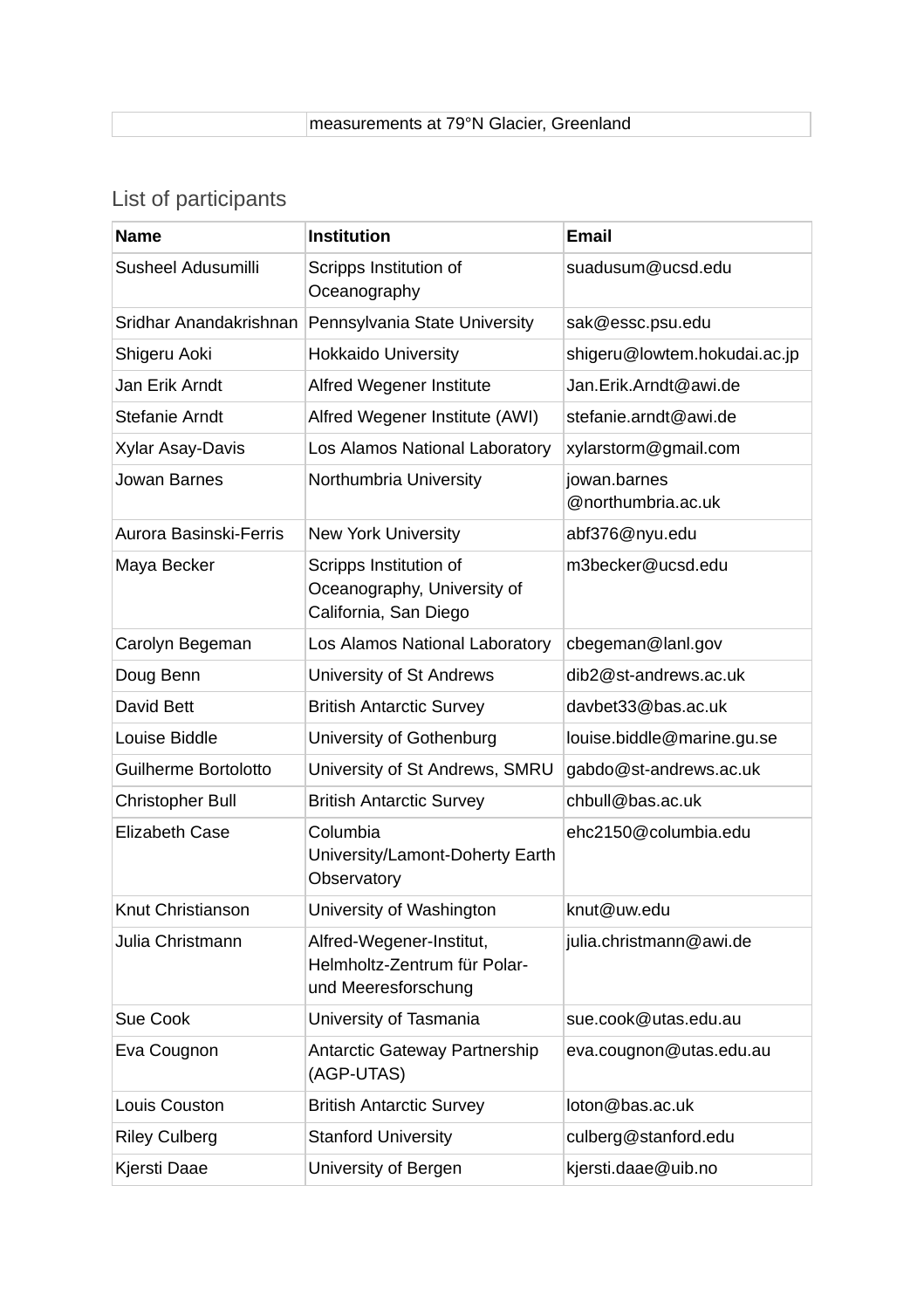| <b>Elin Darelius</b>      | <b>Bjerknes Centre for Climate</b><br>Research                     | elin@gfi.uib.no                           |
|---------------------------|--------------------------------------------------------------------|-------------------------------------------|
| Indrani Das               | <b>Lamont Doherty Earth</b><br>Observatory, Columbia<br>University | indrani@ldeo.columbia.edu                 |
| <b>Peter Davis</b>        | <b>British Antarctic Survey</b>                                    | petvis@bas.ac.uk                          |
| Jan De Rydt               | Northumbria University                                             | jan.rydt@northumbria.ac.uk                |
| Michael Dinniman          | <b>Old Dominion University</b>                                     | mdinniman@gmail.com                       |
| Vår Dundas                | Geophysical Institute, University<br>of Bergen, Norway             | irendundas@gmail.com                      |
| <b>Pierre Dutrieux</b>    | Lamont-Doherty Earth<br>Observatory of Columbia<br>University      | pierred@ldeo.columbia.edu                 |
| Helen Amanda Fricker      | Scripps Institution of<br>Oceanography                             | hafricker@ucsd.edu                        |
| <b>Chad Greene</b>        | NASA: Jet Propulsion Laboratory                                    | chad@chadagreene.com                      |
| Roberto GRILLI            | Institut des Géosciences de<br>l'Environnement                     | roberto.grilli<br>@univ-grenoble-alpes.fr |
| <b>Hilmar Gudmundsson</b> | Northumbria University                                             | hilmar.gudmundsson<br>@northumbria.ac.uk  |
| Damien Guihen             | University of Tasmania                                             | damien.guihen@utas.edu.au                 |
| Jingxue Guo               | Polar Research Institute of China                                  | guojingxue@pric.org.cn                    |
| Rob Hall                  | University of East Anglia                                          | robert.hall@uea.ac.uk                     |
| Lianne Harrison           | <b>British Antarctic Survey</b>                                    | liahar11@bas.ac.uk                        |
| <b>Tore Hattermann</b>    | Norwegian Polar Institute                                          | tore.hattermann@npolar.no                 |
| Konstanze Haubner         | ULB (Université libre de<br>Bruxelles)                             | khaubner@ulb.ac.be                        |
| <b>Hartmut Hellmer</b>    | Alfred Wegener Institute                                           | Hartmut.Hellmer@awi.de                    |
| Karen Heywood             | University of East Anglia                                          | k.heywood@uea.ac.uk                       |
| <b>Emily Hill</b>         | University of Exeter                                               | e.hill@exeter.ac.uk                       |
| Andrew Hoffman            | University of Washington, Seattle                                  | hoffmaao@uw.edu                           |
| Coen Hofstede             | <b>AWI</b>                                                         | coen.hofstede@awi.de                      |
| David Holland             | New York University Abu Dhabi                                      | dmh4@nyu.edu                              |
| Paul Holland              | <b>British Antarctic Survey</b>                                    | p.holland@bas.ac.uk                       |
| Hannes Hollmann           | Institute for Marine and Antarctic<br><b>Studies</b>               | hannes.hollmann@utas.edu.au               |
| <b>Adrian Jenkins</b>     | <b>British Antarctic Survey</b>                                    | ajen@bas.ac.uk                            |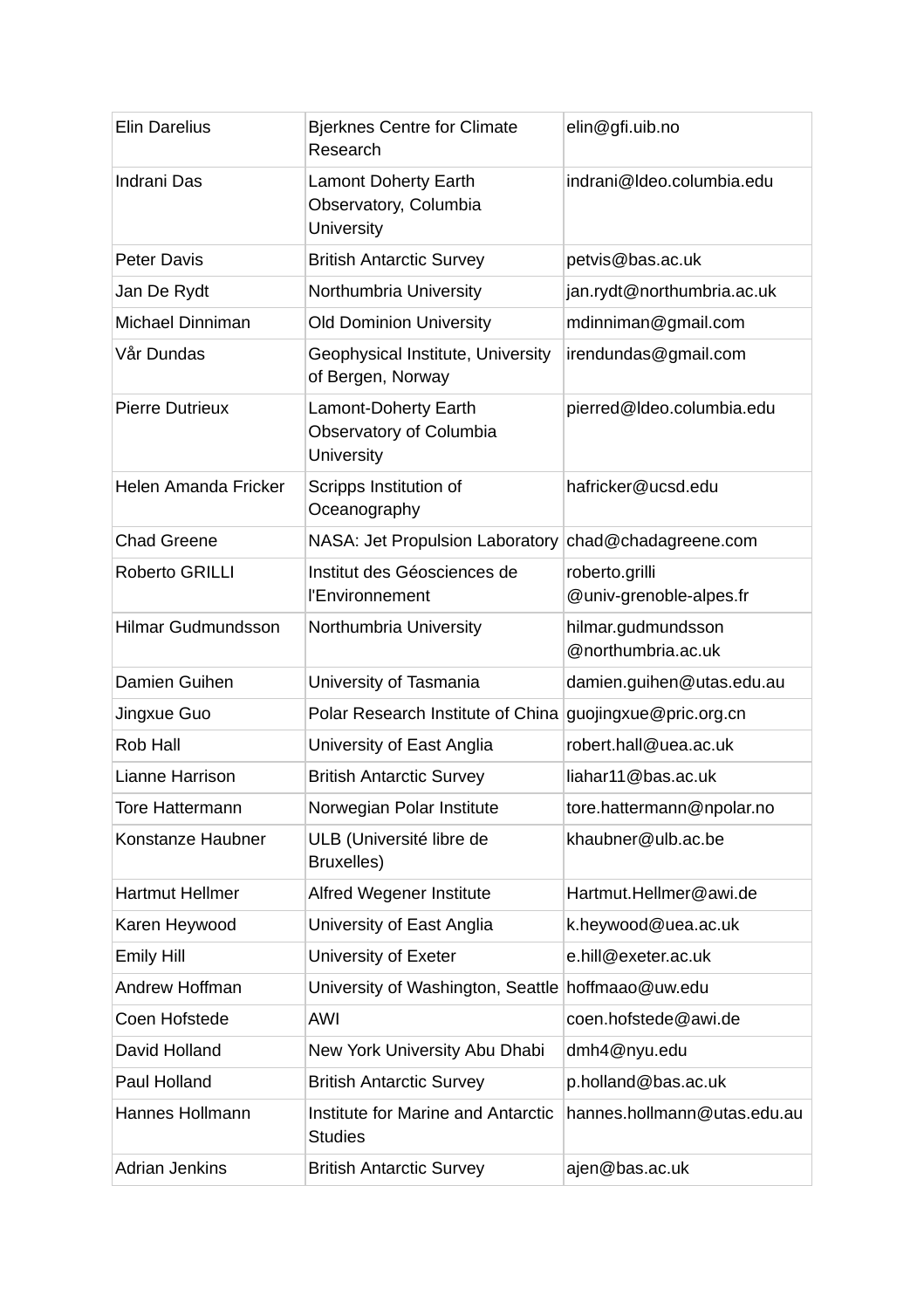| Emilia Jin               | <b>KOPRI</b>                                            | jin@kopri.re.kr                             |
|--------------------------|---------------------------------------------------------|---------------------------------------------|
| James Rowan Jordan       | Northumbria University                                  | jim.jordan@northumbria.ac.uk                |
| Nicolas Jourdain         | CNRS (IGE)                                              | nicolas.jourdain<br>@univ-grenoble-alpes.fr |
| Galen Kaip               | University of Texas at El Paso                          | gkaip@utep.edu                              |
| Marianne Karplus         | University of Texas at El Paso                          | mkarplus@utep.edu                           |
| Satoshi Kimura           | Japan Agency for Marine-Earth<br>Science and Technology | skimura@jamstec.go.jp                       |
| Petra Langebroek         | <b>NORCE and Bjerknes Centre</b>                        | pela@norceresearch.no                       |
| <b>Robert Larter</b>     | <b>British Antarctic Survey</b>                         | rdla@bas.ac.uk                              |
| <b>Justin Lawrence</b>   | Georgia Institute of Technology                         | jlawrence@gatech.edu                        |
| Anne Le Brocq            | University of Exeter                                    | a.lebrocq@exeter.ac.uk                      |
| Seung Hyun Lee           | <b>KOPRI</b>                                            | lsh@kopri.re.kr                             |
| Won Sang Lee             | <b>KOPRI</b>                                            | wonsang@kopri.re.kr                         |
| Adrian Luckman           | Swansea University                                      | A.Luckman@Swansea.ac.uk                     |
| <b>Shelley MacDonell</b> | <b>CEAZA</b>                                            | shelley.macdonell@ceaza.cl                  |
| <b>Stefanie Mack</b>     | Applied Physics Laboratory,<br>University of Washington | mnemoniko@gmail.com                         |
| Keith Makinson           | <b>British Antarctic Survey</b>                         | kmak@bas.ac.uk                              |
| Alena malyarenko         | University of Otago                                     | alena.malyarenko@niwa.co.nz                 |
| <b>Oliver Marsh</b>      | <b>British Antarctic Survey</b>                         | olrs@bas.ac.uk                              |
| Leo Middleton            | <b>British Antarctic Survey</b>                         | leomid98@bas.ac.uk                          |
| <b>Andrew Mullen</b>     | Georgia Tech                                            | andrewdavidmullen<br>@gmail.com             |
| Jisung Na                | <b>KOPRI</b>                                            | jsna@kopri.re.kr                            |
| Yoshihiro Nakayama       | <b>Hokkaido University</b>                              | Yoshihiro.Nakayama<br>@lowtem.hokudai.ac.jp |
| Kaitlin Naughten         | <b>British Antarctic Survey</b>                         | kaight@bas.ac.uk                            |
| <b>Keith Nicholls</b>    | <b>British Antarctic Survey</b>                         | kwni@bas.ac.uk                              |
| Svein Østerhus           | <b>NORCE</b>                                            | svein.osterhus@uni.no                       |
| Ryan Patmore             | <b>BAS</b>                                              | ryapat30@bas.ac.uk                          |
| <b>Charles Pelletier</b> | <b>UCLouvain</b>                                        | charles.pelletier@uclouvain.be              |
| <b>Erin Pettit</b>       | <b>Oregon State University</b>                          | pettiter@oregonstate.edu                    |
| Ronja Reese              | Potsdam Institute for Climate<br>Impact Research        | ronja.reese@pik-potsdam.de                  |